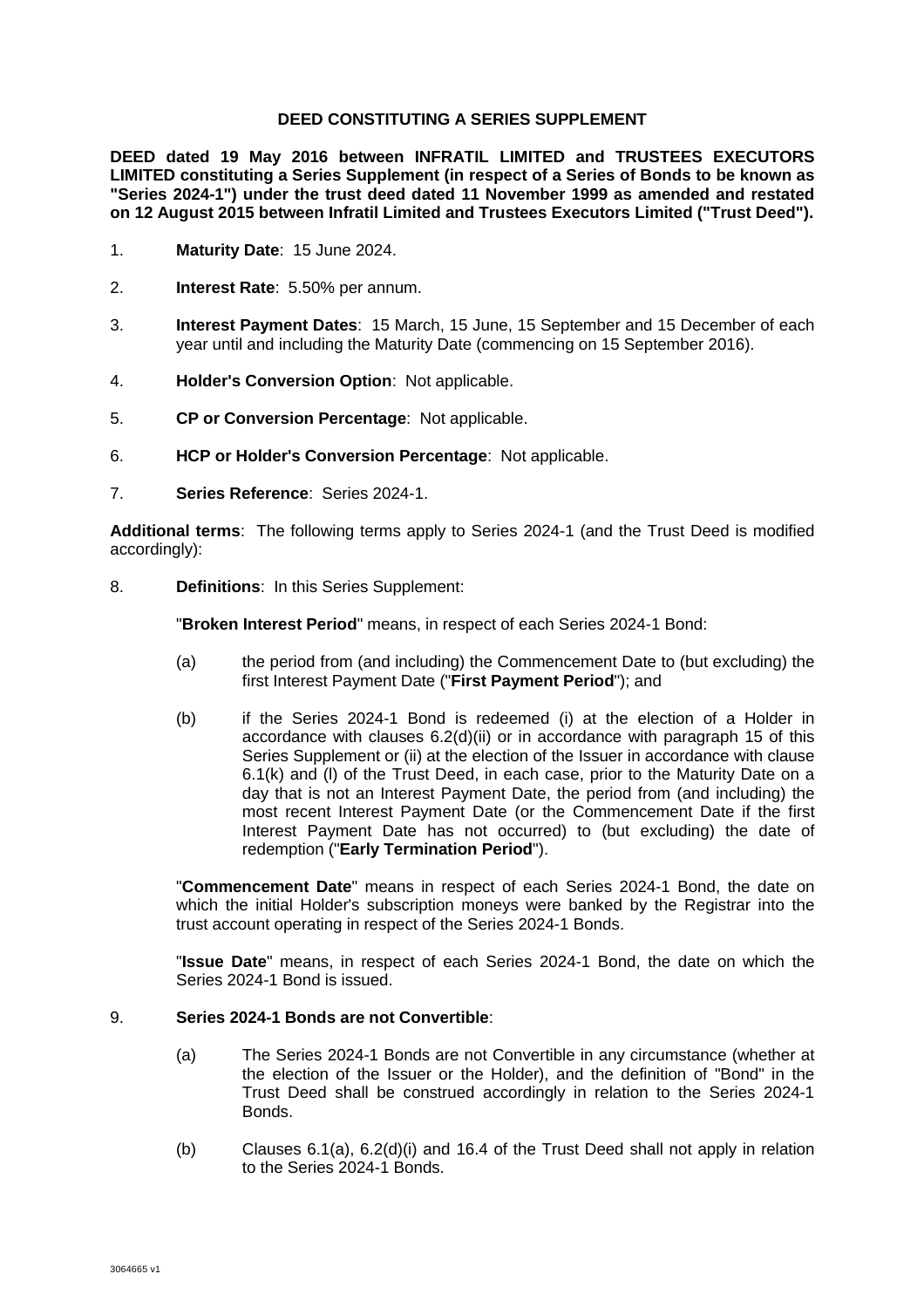10. **Interest payments**: Other than in respect of a Broken Interest Period, interest will be paid in respect of each Series 2024-1 Bond in equal amounts on each Interest Payment Date, calculated in accordance with the following formula:

Interest Rate x Face Value

4

and clause 5.1(c) of the Trust Deed shall not apply.

11. **Accrual of interest in respect of Broken Interest Periods**: Interest in respect of each Series 2024-1 Bond for a Broken Interest Period will accrue in accordance with the following formula:

Interest Rate x Face Value 
$$
x \frac{N}{365}
$$

Where:

"N" means:

- (a) in respect of the First Payment Period, the number of days from (and including) the Commencement Date to (but excluding) the first Interest Payment Date; and
- (a) in respect of an Early Termination Period, the number of days from (and including) the most recent Interest Payment Date (or the Commencement Date if the first Interest Payment Date has not occurred) to (but excluding) the date of redemption.
- 12. **First interest payment to initial subscriber**: The interest payment on the first Interest Payment Date will be made to the initial Holder of the Series 2024-1 Bond regardless of any transfer of the Series 2024-1 Bond prior to the first Interest Payment Date.
- 13. **Financial covenant**: The Issuer covenants for the benefit of Holders of Series 2024-1 Bonds and, until such time as all of the Series 2024-1 Bonds have been redeemed in accordance with the Trust Deed, the Supervisor that, on the last day of each financial year and half-year of the Issuer (and, if at any time the Issuer has covenanted with any bank to comply with a balance sheet financial covenant on a day other than the last day of each financial year and half-year, then during the currency of that covenant such additional day or days) during the currency of Series 2024-1 Bonds, Borrowed Money Indebtedness of the Issuer Group shall not exceed 50% of Tangible Assets as at that date.
- 14. **Redemption**: The Issuer shall redeem each Series 2024-1 Bond for cash at its Face Value on the Maturity Date.
- 15. **Clause 8.2 replaced**: In relation to the Series 2024-1 Bonds, clause 8.2 of the Trust Deed shall not apply and the following clause shall apply in its place:

**Declaration by Supervisor**: At any time after the occurrence of any event specified in clause 8.1 (other than an event specified in clause 7.2(b) (only to the extent it relates to a breach by the Issuer to use its reasonable endeavours to ensure that the Ordinary Shares remain Quoted) or clause 7.2(g)), and while that event is continuing, the Supervisor may in its discretion and shall forthwith upon being directed to do so by a Special Resolution, by notice to the Issuer declare the Face Value of all Series 2024-1 Bonds together with accrued interest thereon (including any interest the payment of which has been suspended pursuant to clause 5.3) to be immediately due and payable, whereupon the Issuer shall immediately pay to the Holders of the Series 2024-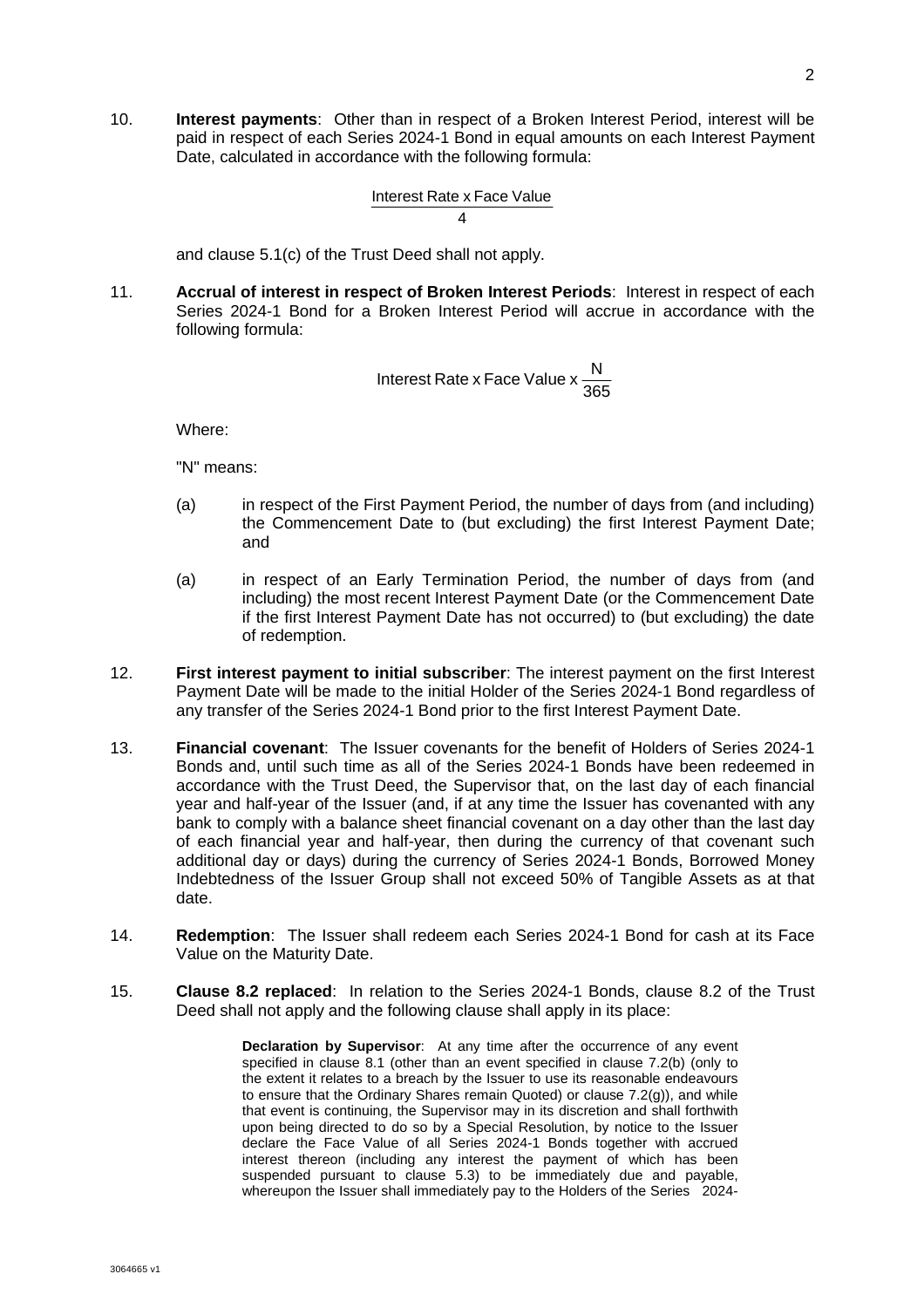1 Bonds the Face Value of the Series 2024-1 Bonds and accrued interest at the applicable Interest Rate to the date of redemption.

Nothing in this paragraph 15 affects the operation of clause 8.2 of the Trust Deed in respect of Bonds that are not Series 2024-1 Bonds.

- 16. Interpretation: Terms defined in the Trust Deed have the same meaning when used in this Series Supplement (except where modified herein or the context otherwise requires).
- $17.$ Confirmation: The Issuer confirms that as at the date this Series Supplement is signed by the Issuer, the Issuer has, to the best of its knowledge and belief, complied with all material terms of the Trust Deed.

SIGNED as a DEED for and on behalf -) of INFRATIL LIMITED by its Attorney  $\lambda$ 

| Signature |  |
|-----------|--|

Phillippa Harford in the presence of Witness signature

KARORI Warn

#### SIGNED as a deed by TRUSTEES **EXECUTORS LIMITED by:**

Signature of Director/Authorised Signatory

Signature of Director/Authorised Signatory

Name of Director/Authorised Signatory

Name of Director/Authorised Signatory

and witnessed by:

Signature of witness

Name of witness

Occupation

City/town of residence

3064665 v1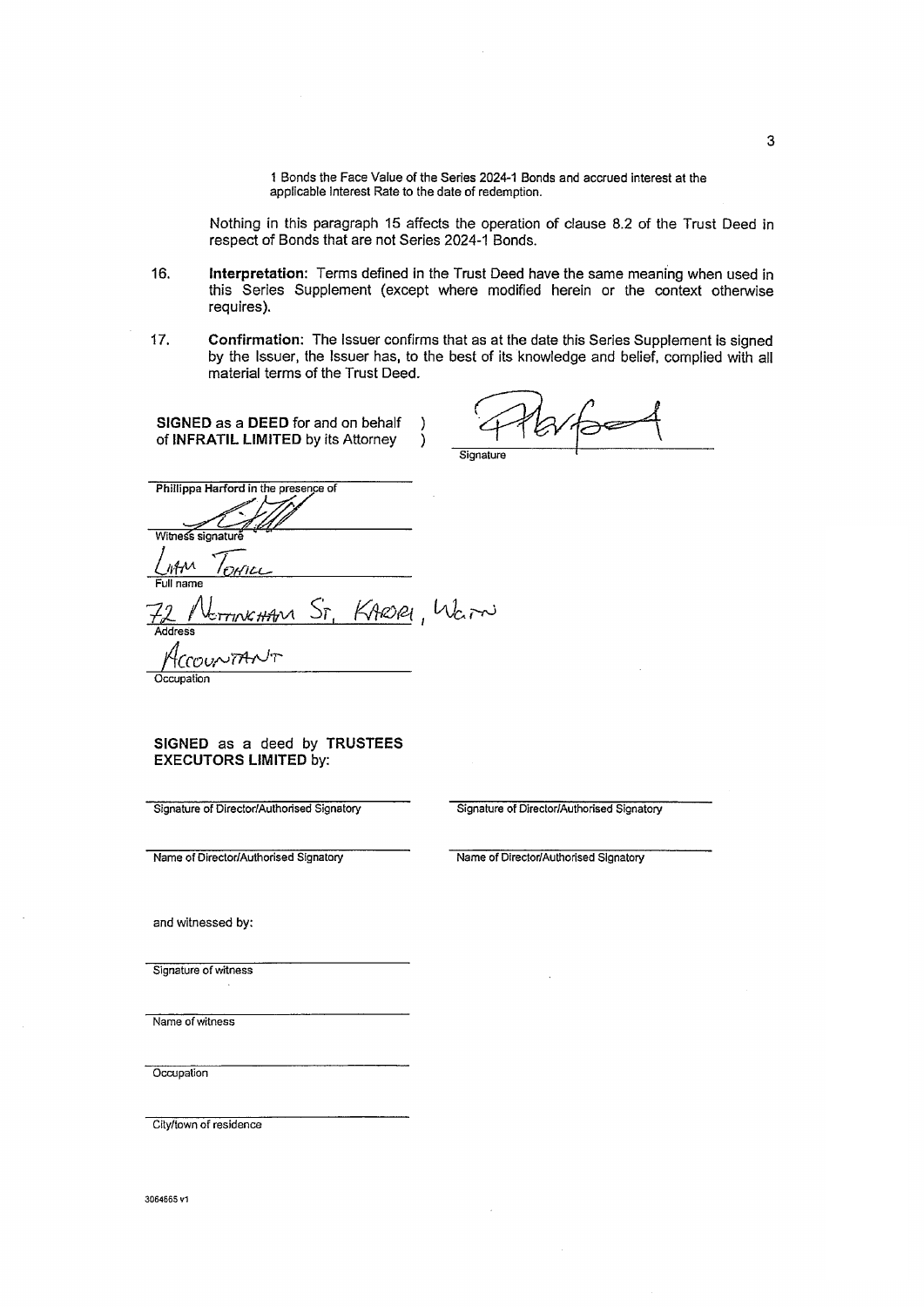1 Bonds the Face Value of the Series 2024-1 Bonds and accrued interest at the applicable Interest Rate to the date of redemption.

Nothing in this paragraph 15 affects the operation of clause 8.2 of the Trust Deed in respect of Bonds that are not Series 2024-1 Bonds.

Interpretation: Terms defined in the Trust Deed have the same meaning when used in 16. this Series Supplement (except where modified herein or the context otherwise requires).

Confirmation: The Issuer confirms that as at the date this Series Supplement is signed  $17.$ by the Issuer, the Issuer has, to the best of its knowledge and belief, complied with all material terms of the Trust Deed.

| SIGNED as a DEED for and on behalf<br>of INFRATIL LIMITED by its Attorney | $\lambda$<br>1 |                                            |
|---------------------------------------------------------------------------|----------------|--------------------------------------------|
|                                                                           |                | Signature                                  |
| Phillippa Harford in the presence of                                      |                |                                            |
|                                                                           |                |                                            |
| Witness signature                                                         |                |                                            |
|                                                                           |                |                                            |
| Full name                                                                 |                |                                            |
|                                                                           |                |                                            |
| <b>Address</b>                                                            |                |                                            |
|                                                                           |                |                                            |
| Occupation                                                                |                |                                            |
|                                                                           |                |                                            |
| SIGNED as a deed by TRUSTEES                                              |                |                                            |
| <b>EXECUTORS LIMITED by:</b>                                              |                |                                            |
| Zer I<br>ЛΟ                                                               |                | Signature of Director/Authorised Signatory |
| Signature of Director/Authorised Signatory                                |                | Stuart McLaren                             |
| <b>Elaine Lois Mosley</b><br>Name of Director/Authorised Signatory        |                | Name of Director/Authorised Signatory      |
|                                                                           |                | EXECUTORS                                  |
|                                                                           |                | 45                                         |
| and withessed by:                                                         |                | The<br>Ų,<br><b>MYII</b><br>Common         |
|                                                                           |                | RUST<br>Seal<br>m<br>O                     |
| Signature of witness<br><b>Sean Roberts</b>                               |                | of                                         |
| <b>Client Services Manager</b>                                            |                | ☆                                          |
| Wellington<br>Name of witness                                             |                | $C152016 - 062(1/2)$                       |
|                                                                           |                |                                            |
| Occupation                                                                |                |                                            |

City/town of residence

 $\mathbf{3}$